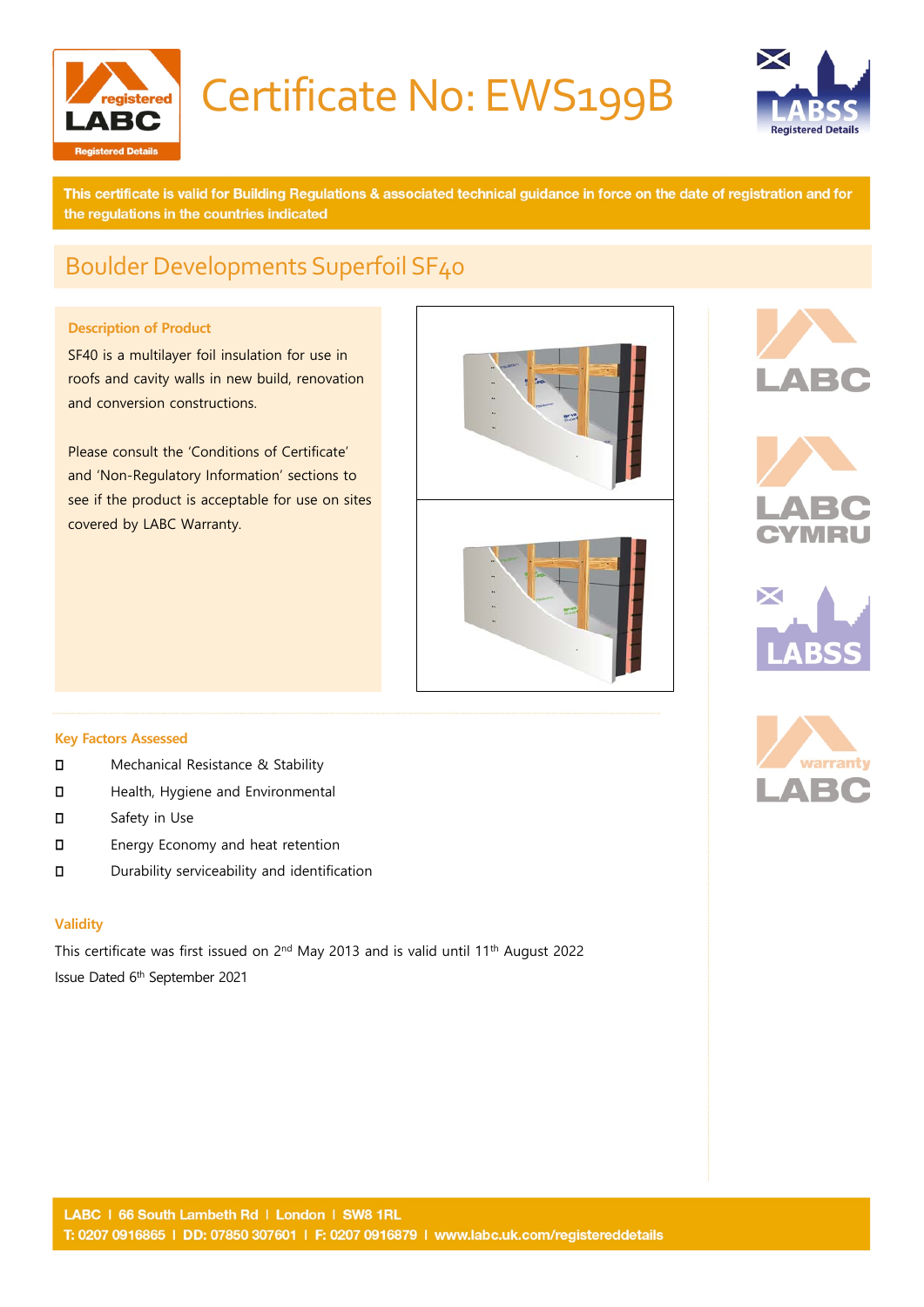The product can be used to contribute to the thermal performance of roofs and cavity walls.

| <b>Insulation Product Type</b>     |               |                    |
|------------------------------------|---------------|--------------------|
| <b>Test Method</b>                 | EN 12667:2001 |                    |
| Thermal conductivity $(\lambda)$   | 0.027         | W/m/k              |
| Emissivity                         | 0.05          |                    |
| Water vapour resistance            | $2843\mu$     | MNs/gm             |
| Fire performance                   | Class E       |                    |
| <b>Product Thickness</b>           | 86            | mm                 |
| Core RD value (thermal resistance) | 2.460         | M <sub>2K</sub> /W |
| Core RD value with 2 air spaces    | 3.886         | M <sub>2K</sub> /W |
| Air space thickness                | 13            | mm                 |
| Direction of heat flow when tested | Horizontal    |                    |
| Width                              | 1.5           | m                  |
| Weight                             | 1310.0        | q/m2               |
| Roll length                        | 10            | m                  |

## **Conditions of Certificate**

Consideration must be given to likely exposure conditions when considering full fill cavity insulation systems.

Partial fill cavity walls must have a minimum 50mm residual cavity.

Use of SF11 with Solid Wall 102mm BRICK – SF40 must be subject to an assessment of exposure conditions and intended use of room served.

Appropriate thermal analysis will be provided in each instance to demonstrate continued compliance with Approved Document L 2013.

Whilst the fire performance and detailing of the product has not been assessed in the certificate, in line with the amendments to Building Regulation 7 (2) which came into effect on December 21 2018, Superfoil SF40 cannot be used on any relevant building with a storey at least 18m above ground level and which contains one or more dwellings; an institution; or a room for residential purposes (excluding any room in a hostel, hotel or a boarding house). This includes student accommodation, care homes, sheltered housing, hospitals and dormitories in boarding schools. For more information on the changes to Regulation 7 please click here -

[https://assets.publishing.service.gov.uk/government/uploads/system/uploads/attachment\\_data/file/760341/AD\\_7\\_v2\\_amend\\_2.pdf](https://assets.publishing.service.gov.uk/government/uploads/system/uploads/attachment_data/file/760341/AD_7_v2_amend_2.pdf)

#### **For Scotland purposes:**

Section 2 Fire: Class E reaction to fire for SF19 product only, and only when faced with min 9.5mm plasterboard.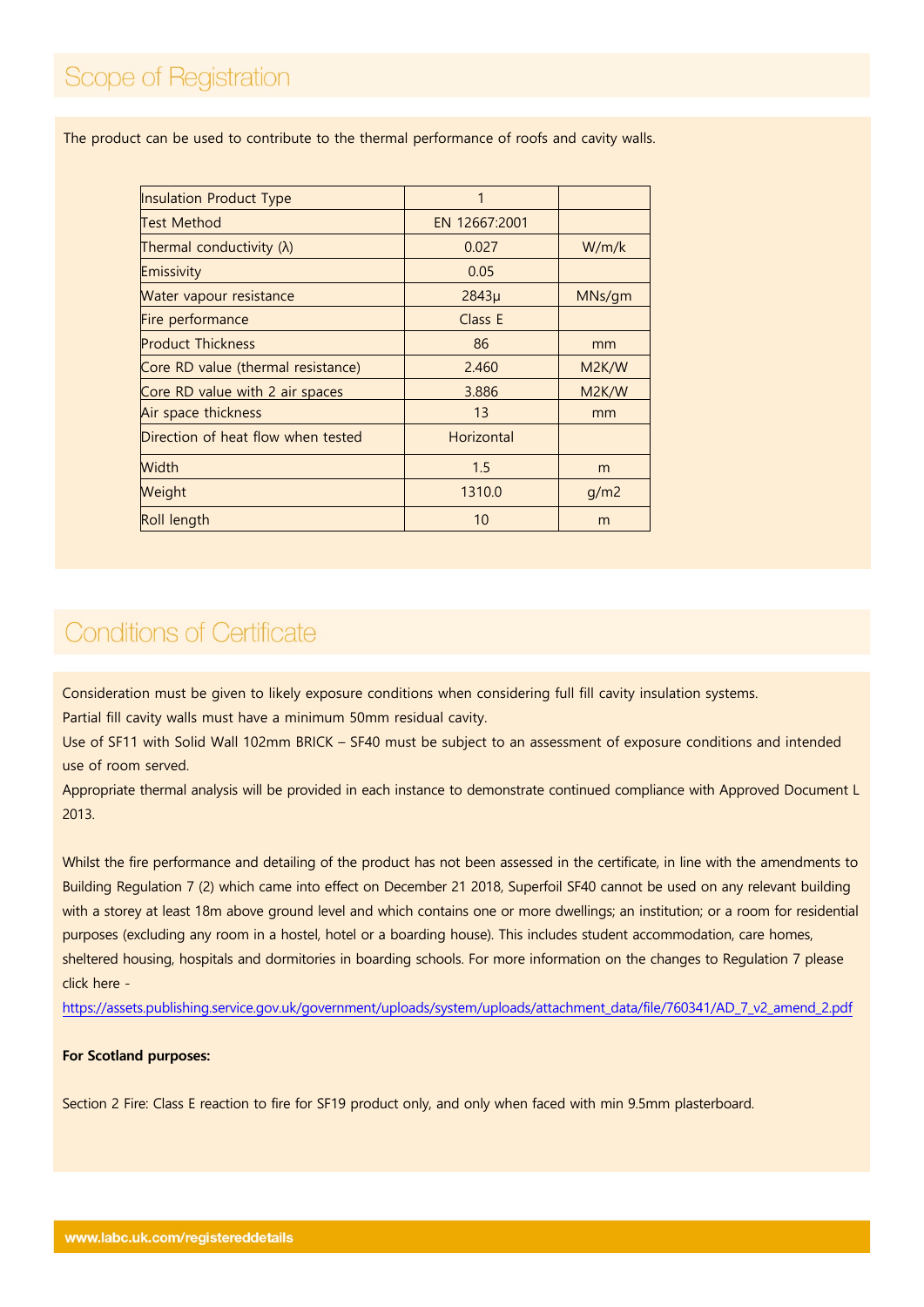### Regulations

LABC and LABSS consider that, Boulder Developments Superfoil SF40, will meet the functional requirements of the Building Regulations (listed below) if the criteria detailed in this certificate are met;



### **The Building Regulations 2010 (as amended) at current date of issue**

| In England and Wales: Regulation 7(1) Materials and Workmanship |                                                             |
|-----------------------------------------------------------------|-------------------------------------------------------------|
| In England: AD 7 (2018)                                         | Materials and Workmanship                                   |
| In Wales: AD 7 (2020)                                           | Materials and Workmanship                                   |
| Note:                                                           | The product is acceptable.                                  |
| In England: Requirement C2(c)                                   | <b>Resistance to Moisture</b>                               |
| AD C (2013)                                                     | Site preparation and resistance to contaminants and         |
|                                                                 | moisture                                                    |
| In Wales: Requirement C2(c)                                     | <b>Resistance to Moisture</b>                               |
| AD C (2010)                                                     | Site preparation and resistance to contaminants and         |
|                                                                 | moisture                                                    |
| Note:                                                           | The product is acceptable.                                  |
| In England: AD L1B (2018)                                       | Conservation of fuel and power                              |
| AD L2B (2016)                                                   | Conservation of fuel and power                              |
| In Wales: AD L1B (2016)                                         | Conservation of fuel and power                              |
| AD L2B (2016)                                                   | Conservation of fuel and power                              |
| Note:                                                           | The thermal insulation performance of this system should be |
|                                                                 | considered in the context of the contribution made to the   |
|                                                                 | overall performance of the roof or wall.                    |



**The Building (Scotland) Regulations 2004 (as amended)**

Technical Handbooks - Domestic

| Regulation 8 | Durability, workmanship and fitness of materials                |
|--------------|-----------------------------------------------------------------|
| Note:        | The product provides acceptable performance in relation to      |
|              | durability and suitability for use as an insulation system.     |
| Section 2    | <b>Fire</b>                                                     |
|              | Annexes 2.B and 2.E Reaction to fire                            |
| Note:        | BRE Global test report number 261657 – proves a Class E         |
|              | reaction to fire for SF19 product only and only when faced      |
|              | with min 9.5mm plasterboard.                                    |
| Mandatory    | Building insulation envelope                                    |
| Standard 6.2 |                                                                 |
| Note:        | The product will achieve the required U-value provided they     |
|              | are installed constructed in accordance with the manufacturer's |
|              | details.                                                        |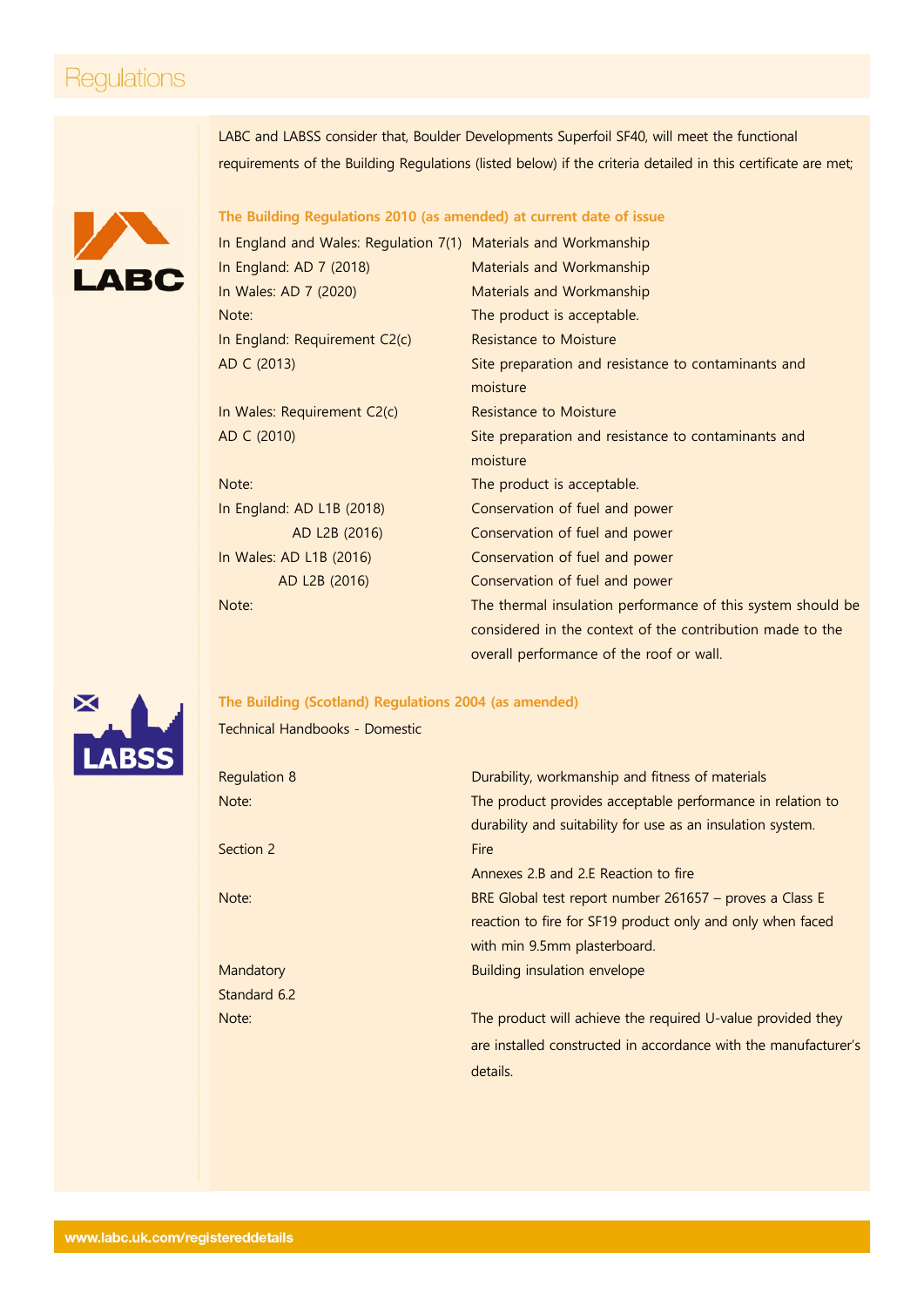## Non-Regulatory Information



**LABC Warranty**  This product has not been assessed by LABC Warranty.

## **Supporting Documentation**

BBA Test Report 49974THA BBA Test Report 49700THB BBA Test Report 59405THB LABC Roof Install Guide – SuperFoil Insulation Roof Installation Guidelines

For Scotland purposes:

BBA 49700THBt.rep.doc-3 BBA 59405THB.rep.pdf BBA SF40 Superfoil R3.58 Rec 130312 LABC RD EWW199B Boulder Developments SF40 SF4\_FLAT ROOF - SF40 AND 65MM PUR BOARD SF5\_LOFT FLOOR UPGRADE SF40 AND 100MM MIN WOOL INSULATION SF7\_PITCHED ROOF - SF40 OVER 50MM PUR BETWEEN RAFTERS SF8\_PITCHED ROOF - SF40 OVER RAFTER SF19 UNDER SF9\_PITCHED ROOF - SF40 OVER RAFTER SF40 UNDER SF10\_PITCHED ROOF - SF40 UNDER RAFTER 40MM PUR BOARD SF11\_WALL SOLID 102MM BRICK - SF40 Thermal Calcs for SuperFOIL SF19 & SF40 90 90 Calcs